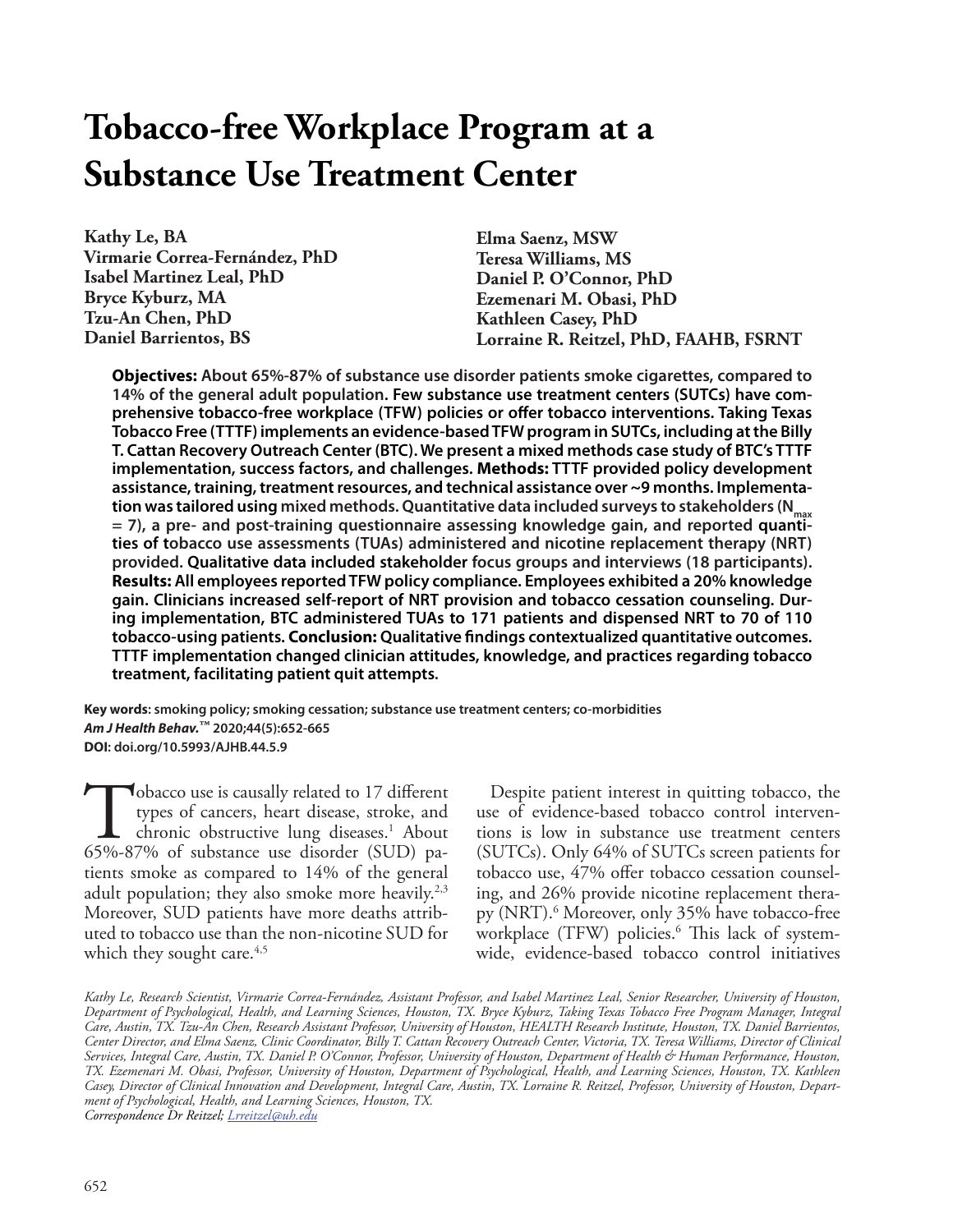within SUTCs is rooted in clinical misconceptions, lack of training, and high smoking rates among clinicians.7 Clinicians are often concerned that treating tobacco during SUD treatment will overwhelm patients and jeopardize non-nicotine substance use recovery.8 However, smoking cessation mitigates smoking-related health risks while minimizing the risk of SUD relapse.<sup>9-12</sup> Despite the importance of training in addressing attitudes, skills, and knowledge, employees in addiction treatment settings receive little training in treating tobacco dependence.13 Additionally, among clinicians treating SUD patients, 14% to 40% smoke, which perpetuates a smoking culture and interferes with tobacco treatment provision for SUD patients.<sup>14,15</sup>

To address the need for tobacco interventions among SUD patients, comprehensive TFW programs and practical guidance in their implementation within SUTCs are needed. Taking Texas Tobacco Free (TTTF) is a multicomponent, evidence-based TFW program that has been effective in addressing tobacco dependence within mental health treatment agencies.<sup>16,17</sup> In this mixed methods case study, we describe its implementation in a new setting, a non-profit, outpatient SUTC. This mixed methods case study presents a model that other SUTCs can adopt to implement a comprehensive TFW program with a focus on the implementation process, success factors, and challenges. A mixed methods analysis was conducted to allow a more comprehensive evaluation not available through use of either method alone.18 Qualitative approaches allowed understanding of the contextual factors impacting implementation while quantitative data allowed examination of intervention content and results.

## **Overview of Billy T. Cattan Recovery Outreach Center**

The Billy T. Cattan Recovery Outreach Center (BTC) is a state-funded, intensive outpatient SUTC in Victoria, Texas.<sup>19</sup> It is located in a medically underserved area and serves 10 counties in southeast Texas. Victoria had approximately 67,000 residents in 2018 (86% white, 7% black, and 51% Hispanic/Latino) and a poverty rate of  $17.2\%$ .<sup>20,21</sup> Within Victoria County, which includes the city of Victoria, about 15% of adults smoke cigarettes. $^{22}$ 

BTC provides outpatient drug and alcohol treat-

ment to over 370 patients annually. In its patient population, 70% have an alcohol use disorder and 30% have a cannabis, stimulant, hallucinogen, or opioid use disorder. About 85% of BTC's patient population uses tobacco in some form. The Center employs 6 clinicians and one general staff member (7 total employees); clinicians are employees who provide substance use counseling whereas the general staff member does not provide counseling services. BTC's offices were initially located within rented spaces; however, BTC relocated to a private property during TTTF participation.

## **Overview of the Taking Texas Tobacco Free (TTTF) Program**

TTTF is an academic-community partnership between the University of Houston (Houston, TX) and Integral Care (Austin, TX). TTTF assists partnering centers to implement multiple evidencebased components of a TFW program, including: (1) TFW policy development and implementation; (2) a one-hour education session for general staff members on the hazards of tobacco use, purpose of a TFW policy, and so forth; (3) a 2-hour clinical training on providing tobacco interventions, which includes screenings through administration of tobacco use assessments (TUAs) and tobacco treatment; and (4) resource provision (eg, NRT, signage, passive dissemination materials). TTTF also recommends the integration of tobacco training into new employee orientation and annual training. Throughout implementation, TTTF team members provide ongoing technical assistance.

In 2013, TTTF received funding to work with select Local Mental Health Authorities (LMHAs) – administrative state agencies overseeing the provision of behavioral health services across Texas through non-profit community mental health centers.23 TTTF has been implemented effectively in 22 LMHAs comprising about 300 mental health centers.16,17,24,25 In 2017, TTTF expanded with continued funding to partner with standalone SUTCs and community agencies serving individuals engaged with SUTCs. This mixed methods case study discusses the 9-month TTTF implementation at BTC, a participating SUTC in the 2017 roll-out.

TTTF's goals for program implementation at BTC included: Goal 1 – increase acceptability of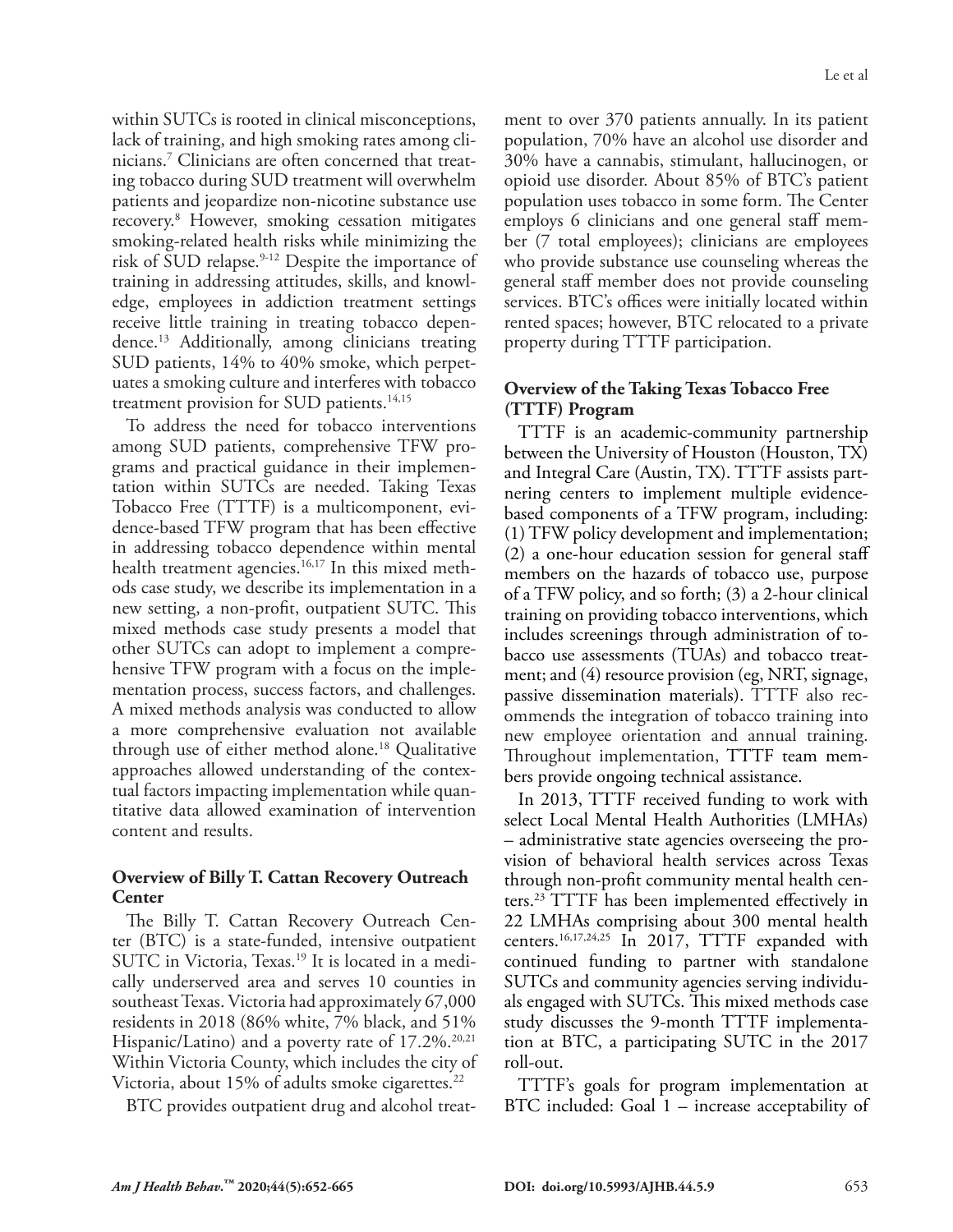TFW programs; Goal 2 – increase employee knowledge on tobacco use and cessation; and Goal 3 – increase regular delivery of evidence-based tobacco dependence treatment, such as NRT provision and tobacco cessation counseling, which includes use of the 5 A's. The 5 A's is a recommended clinical intervention for tobacco use and consists of 5 steps: (1) Ask the patient about their tobacco use; (2) Advise them to quit; (3) Assess their willingness to make a quit attempt; (4) Assist those willing to make a quit attempt; and (5) Arrange for follow-up contact to prevent relapse.26

## **METHODS**

TTTF provided BTC with TFW policy development assistance, training, treatment resources (ie, NRT), and technical assistance. Throughout implementation, BTC had access to a TFW stepby-step program implementation guide on TTTF's website.27 Because BTC employees consisted mainly of clinicians, BTC received only the 2-hour clinical training, which the general staff member also attended. TTTF used a pre- and post-evaluation design and collected additional data during the active implementation phase. Program implementation was tailored using a mixed methods approach, which included a formative evaluation process. This study used a mixed methods case study design based on an explanatory sequential approach, which begins with a quantitative phase followed by a qualitative phase to explain specific quantitative results.28

Quantitative data included a demographics survey, a pre-implementation readiness survey, and pre- and post-implementation Center leadership, clinician, and employee surveys. Surveys were investigator-generated and approved by the project funder. Center leadership surveys included questions such as "After TTTF, people who work here are [much less, less, as, more, or much more committed than 6 months ago] to sustain the tobaccofree workplace policy." Clinician surveys included questions such as "With regard to patients that you saw last month who smoked, did you advise them to quit smoking" (yes/no). Employee surveys included questions such as "In the last 12 months, have you received any training regarding the hazards of smoking and benefits of quitting that are specific to individuals with mental health or substance abuse disorders" (yes/no).

Knowledge gain was measured by percentage comparisons of correct items on a 10-item questionnaire administered prior and after the TTTF training session with differences examined using an exact Wilcoxon 2-sample test. Changes in clinical practices (ie, self-reported administration of the 5 A's and NRT provision from pre- to post-implementation) were assessed using clinician surveys and Fisher's exact tests; we also computed effect sizes. Exact inference was used as the sample size was not large enough to justify asymptotic methods. Quantitative pre- and post-data (ie, surveys, 10 item questionnaire) were unmatched at the participant level. All statistical analyses were conducted using SAS 9.4. Alpha was set at .05. Quantities of TUAs administered and NRT provided to patients were assessed quarterly and summed.

Given the small size of BTC, we used total population sampling, a purposeful sampling strategy, to capture the widest possible range of responses in which all clinicians and Center leaders were interviewed.29 Qualitative data included one pre- and one post-implementation focus group with 6 and 5 clinicians, respectively, and 2 interviews (one interview with 2 Center leaders and one group interview with 5 clinicians). Overall, the qualitative component involved 18 participants, as some individuals participated in repeated qualitative data collection procedures.30 Researchers used interview guides for interviews and focus groups conducted, which each lasted 90-120 minutes. Pre-implementation focus group questions focused on BTC's needs, characteristics and populations, and implementation barriers and facilitators to enhance program fit. Post-implementation focus group questions sought deeper understanding of which interventions were successful, which unsuccessful, and why. Interview questions for Center leaders and clinicians focused on their experience with the implementation process, changes in tobacco dependence intervention at BTC, factors for successful program implementation on an organizational, clinician, and patient level, and encountered and anticipated challenges for the program.

Whereas interviews with patients were sought, BTC serves many patients under parole of the Texas Department of Criminal Justice which by contract does not allow interviewing of parolees.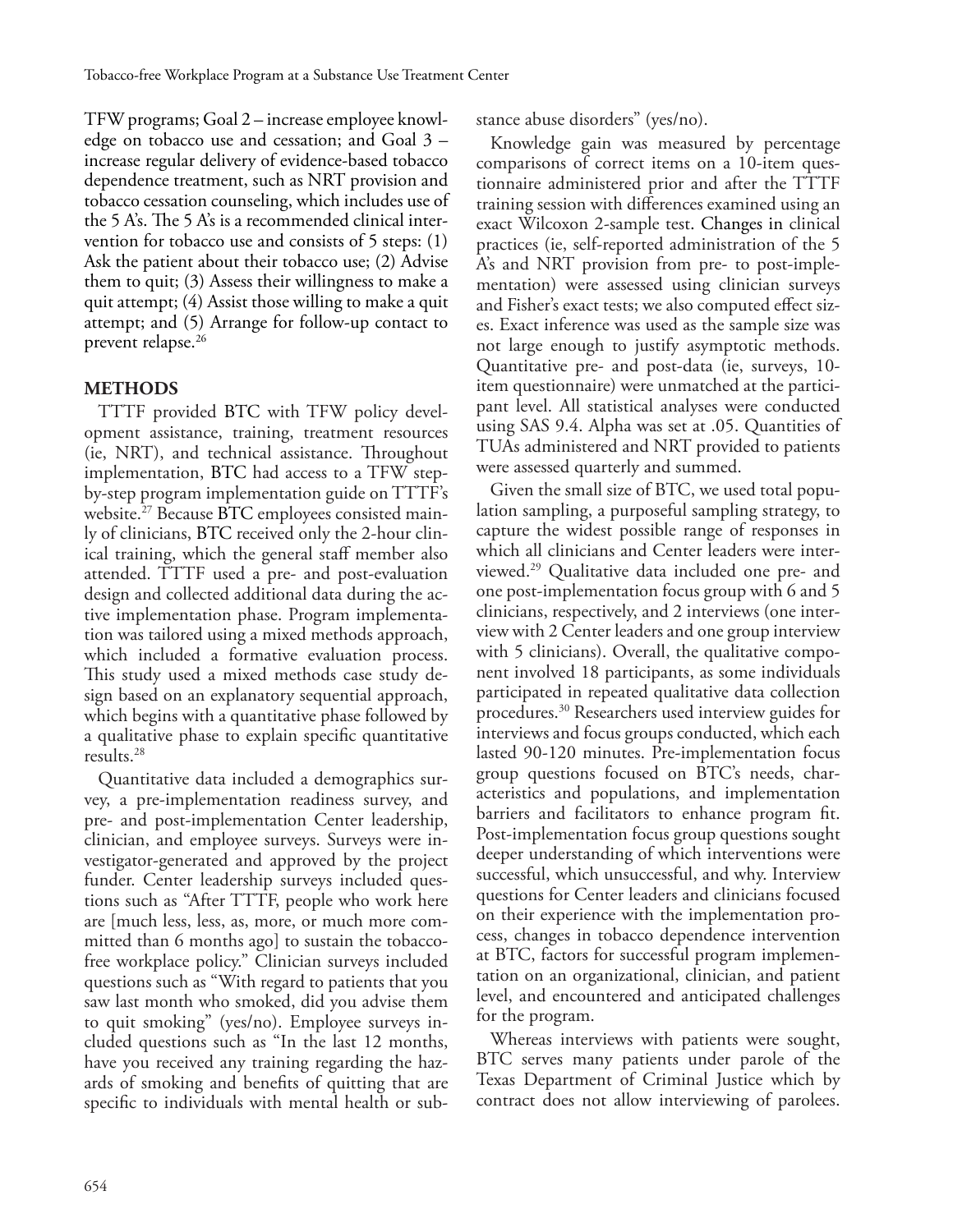Additionally, TTTF seeks to build organizational capacity for the integration of evidence-based tobacco cessation services into routine practice as the delivery of such interventions has proven effective in increasing cessation among patients. Consequently, TTTF focuses on changing clinician behavior and attitudes regarding tobacco treatment to affect positive change in patient behavior. $31$ 

The third author (IML), a cultural anthropologist and public health practitioner working as a qualitative research specialist on the project, moderated the focus groups. The first author (KL), a social and behavioral research scientist on the project, conducted the Center leader and clinician group interviews. Audio-recordings of focus groups and interviews were transcribed verbatim and analyzed using thematic analysis, the systematic process of inductively coding and identifying themes within the dataset.<sup>29</sup> The first and third authors independently conducted iterative coding and analysis, meeting to discuss and reach consensus in hand coding until a final coding scheme was developed and reapplied to the entire dataset.

#### **Mixed Methods Integration**

We collected qualitative and quantitative data separately and sequentially. As an explanatory sequential design, quantitative data were collected and analyzed first. Specific quantitative results for which we sought additional explanation were identified from the first phase and guided decisions regarding qualitative data collection, refinement of research questions, and development of interview questions. $^{28}$  Quantitative and qualitative data also were connected and compared during the final interpretation to draw conclusions about how qualitative findings explain and extend quantitative results.

#### **RESULTS**

## **Tobacco-free Workplace Program Implementation**

*Connecting with TTTF.* The BTC director and TTTF personnel connected at a professional conference for SUD providers. Wanting to provide a tobacco-free environment for their patients, the BTC director and clinic coordinator (ie, Center leadership) met with TTTF to discuss program implementation. After receiving approval from their board of directors, the BTC director signed a Memorandum of Understanding with TTTF and shared details of the upcoming TFW program roll-out during an employee meeting. The clinic coordinator was designated as the program champion, which entailed coordinating the TTTF training, administering TTTF surveys, monitoring NRT distribution, and reporting on quantities of TUAs administered and NRT provided quarterly to TTTF; however, the Center director and clinic coordinator often co-led program implementation activities. Figure 1 displays the implementation timeline at BTC.

*Policy development and implementation.* Research shows full rather than partial prohibition of tobacco use is more effective in reducing tobacco use and dependence.16,32 Prior to TTTF implementation, BTC had a partial TFW policy; whereas patients and employees could not smoke within the Center, smoking was permissible outside in specific areas. However, Center leadership and clinicians often found patients smoking outside of these areas. With TTTF's assistance, BTC leadership revised their TFW policy to prohibit the use and possession of all tobacco products and electronic cigarettes on their entire property; this policy began on the Center's tobacco-free date on April 2, 2018, which was also when the new BTC facility opened. Prior to the tobacco-free date, BTC leadership posted temporary signage informing patients that their new facility would be tobacco-free. TTTF worked closely with Center leadership and clinicians to create tailored, permanent tobacco signage for the new facility and adapt dissemination material (ie, educational rack cards and motivational posters) to represent BTC's patient population better.

During group counseling sessions, Center leadership spoke in-person to the first cohort of patients at the new facility to explain the TFW policy, sharing the rationale for it, including citing health benefits and addressing concerns. Clinicians built upon this initial discussion with reminders to patients about the policy's guidelines. Although clinicians had been concerned about patient resistance in response to the policy, patients were receptive during these discussions and throughout program roll-out.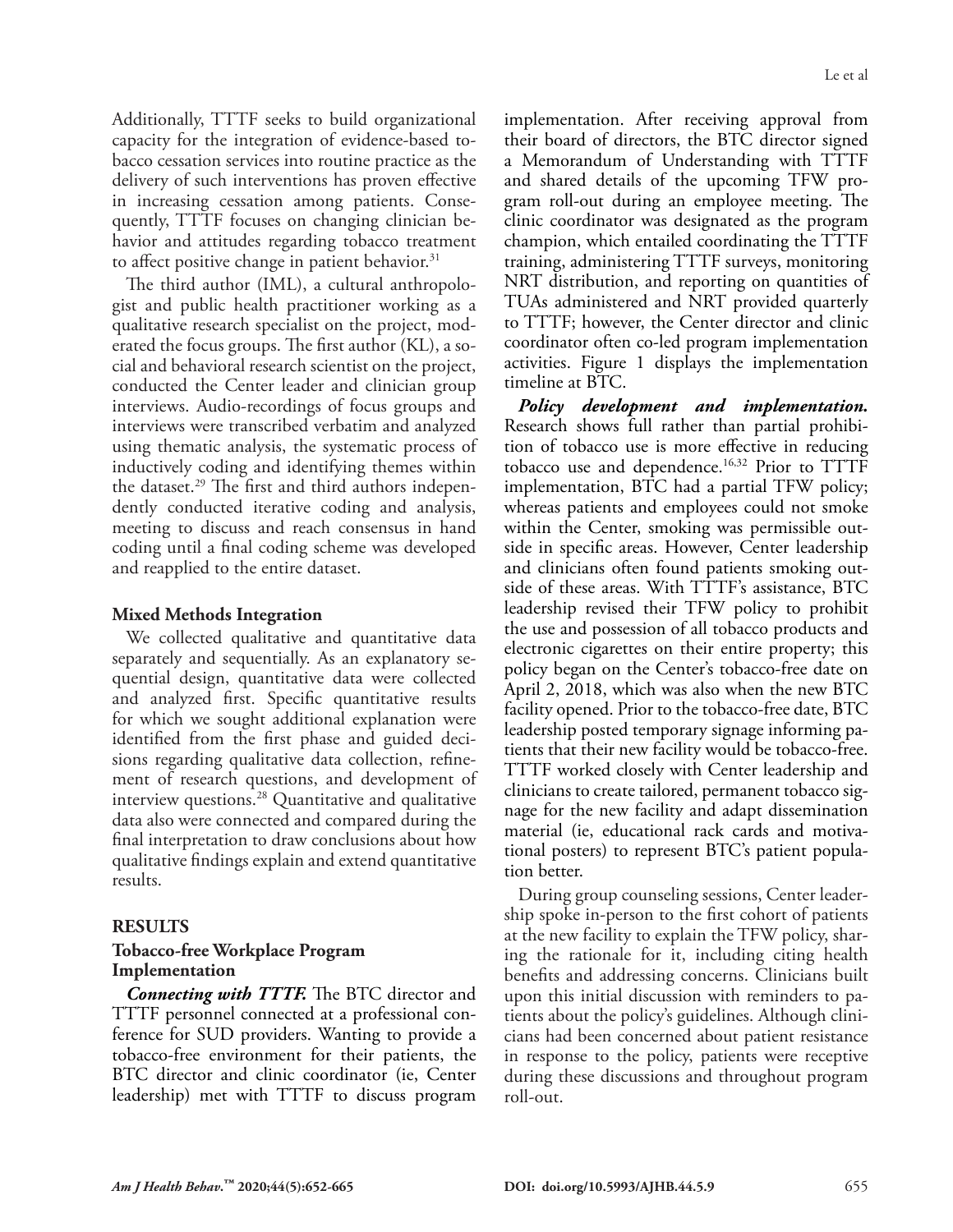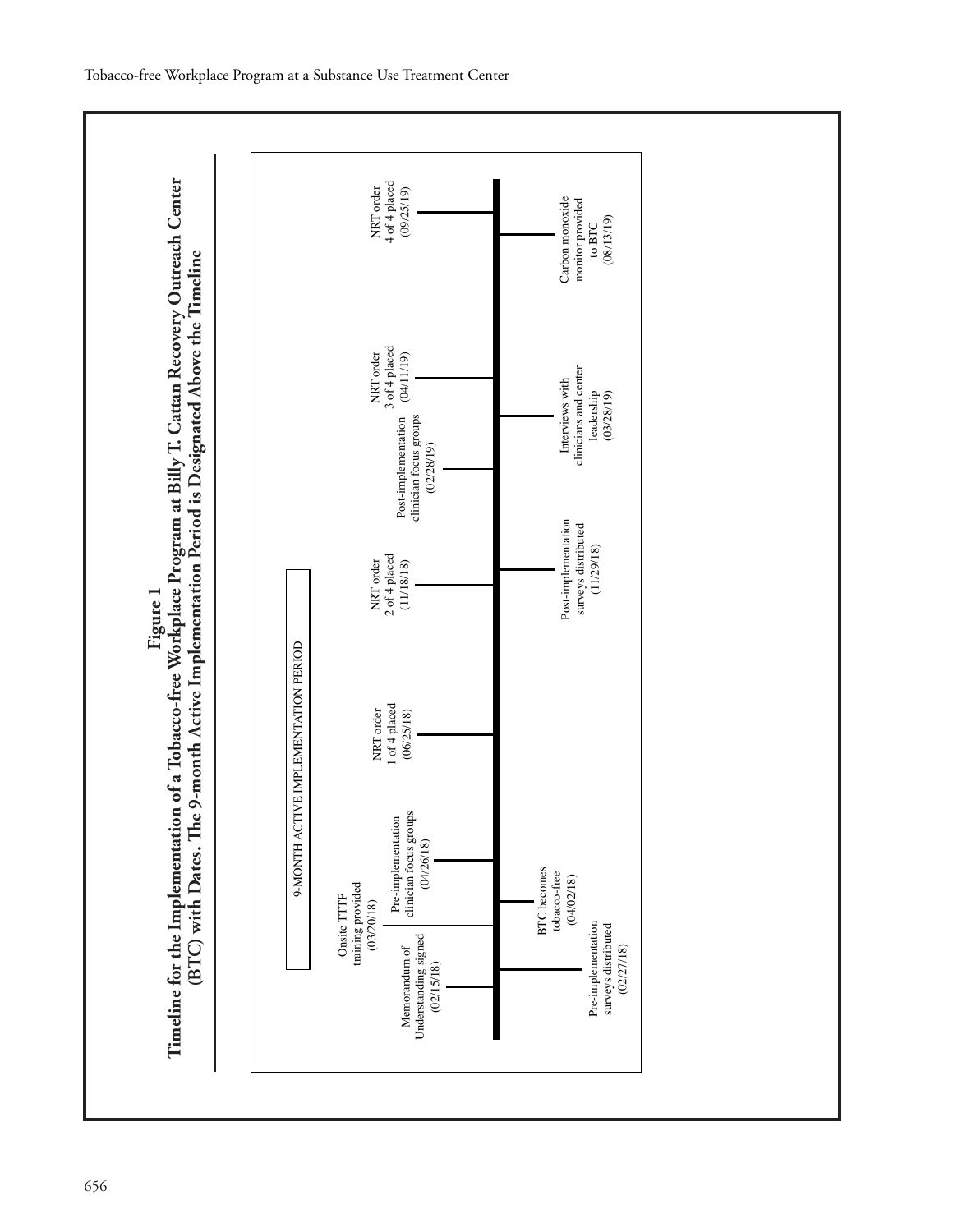*Training and changes in clinician attitudes and knowledge.* Pre-implementation survey results showed that of responding clinicians,  $83\%$  (N = 5) reported they had not received training in treating tobacco use with SUD treatment in the 12 months prior to TTTF implementation and  $83\%$  (N = 5) did not typically provide treatment for tobacco-using patients. Clinicians cited the belief that tobacco-using patients did not want to quit and a lack of knowledge (eg, how to motivate patients, appropriate interventions) as barriers to tobacco treatment.

TTTF provided BTC clinicians with onsite educational and skill-building training, which focused on the rationale for TFW policies, importance of treating tobacco use with evidence-based treatment, tobacco dependence treatment (eg, use of the 5 A's, NRT provision), and available tobacco cessation resources for employees and patients.<sup>8,33,34</sup>

Survey results indicated training addressed the barrier of clinician beliefs and attitudes at BTC. Post-implementation surveys showed 100% of responding clinicians  $(N = 4)$  reported they agreed treating tobacco use was as critical as treating nonnicotine substance use. After implementation, 100% of responding employees  $(N = 7)$  reported compliance with the TFW policy; additionally, post-implementation survey results and qualitative findings showed that employees valued the TFW policy. Moreover, Center leadership who responded to the post-implementation survey  $(N =$ 1) reported that employees were more committed to sustaining the policy. Thus, BTC met Goal 1 (TFW acceptability).

After the training, employees who took the 10 item questionnaire ( $N = 5$ ) demonstrated a 20% knowledge gain. Although knowledge gain was not statistically significant, likely reflective of a small sample size, results appear clinically significant as described under "Provision of Evidence-based Interventions." Additionally, post-implementation surveys showed all responding clinicians  $(N = 4)$ reported feeling competent in administering TUAs to patients. Thus, BTC met Goal 2 (knowledge increase).

TTTF sponsored the Center director's attendance to a 4-day tobacco treatment specialist training. This allowed the Center to have embedded specialized knowledge on tobacco interventions (eg, pharmacotherapy, relapse prevention) for program sustainability and provided clinicians the opportunity for onsite consultation regarding tobacco treatment. TTTF also offered a one-day Motivational Interviewing (MI) training for BTC clinicians. MI is a counseling technique recommended by TTTF that research shows has promoted behavior change among SUD patients and tobacco users.35,36 However, BTC could not send clinicians to the training as attendance at the training would have created a shortage of available clinicians to provide patient care.

*Provision of evidence-based interventions.* BTC clinicians used an electronic health record system that included a screening tool for tobacco use. Consequently, at both pre- and post-implementation, clinicians administered TUAs to patients and reported they *Asked* patients about their tobacco use; however, after implementation, more clinicians reported they *Advised*, *Assessed*, *Assisted*, and *Arranged* services for patients who smoked (Table 1).

NRT provision is an evidence-based treatment that improves tobacco treatment outcomes, including for SUD patients.37,38 Prior to TTTF implementation, BTC clinicians referred patients to the quitline, which provided qualifying patients with a 2-week NRT supply and brief counseling. However, many of BTC's economically poor patients, especially those without consistent phone numbers, had difficulty contacting the quitline. TTTF provided BTC with approximately \$6000 of onsite NRT products throughout the implementation period. Specifically, the Center received 21 mg patches (108 boxes), 14 mg patches (36 boxes), 4 mg gum (72 boxes), and 4 mg lozenges (48 boxes); orders were created by the TTTF program manager who worked with BTC leadership to identify appropriate NRT products for BTC's patient population. Center leadership and clinicians discussed distribution procedures during an employee meeting. After procedures were established, clinicians administered 171 TUAs, identified 110 tobaccousing patients, and provided NRT to 70 patients for a 63.6% rate of NRT-assisted patient quit attempts over 8 months during the implementation period. During this period, BTC reported distributing 43 boxes of 21 mg patches, 4 boxes of 14 mg patches, one box of 7 mg patches, 54 boxes of 4 mg gum, and 10 boxes of 4 mg lozenges (valued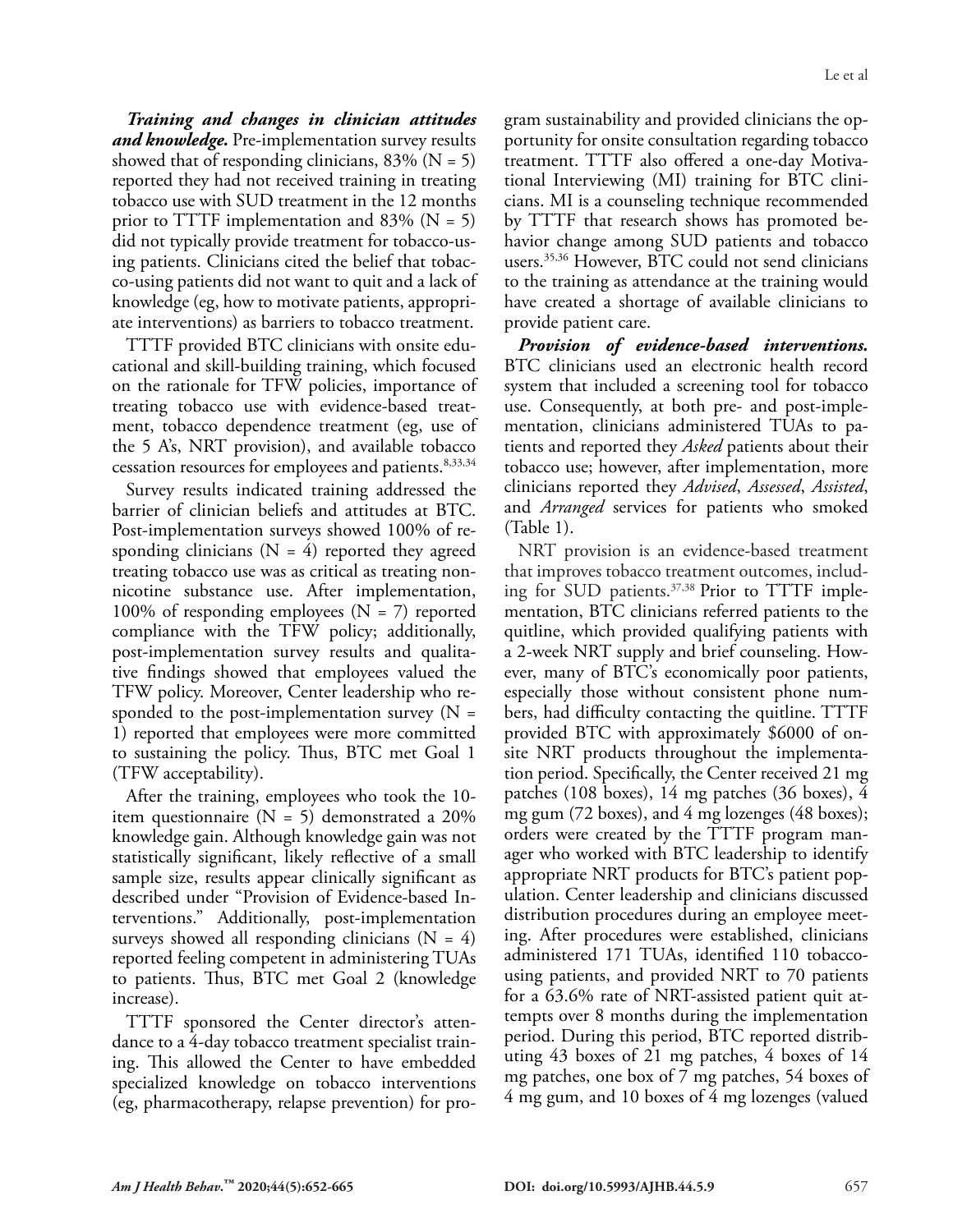| on Administration of the 5 A's (Ask, Advise, Assess, Assist, Arrange) for<br><b>Patients who Smoked Cigarettes</b> |                                        |                                         |         |                        |  |
|--------------------------------------------------------------------------------------------------------------------|----------------------------------------|-----------------------------------------|---------|------------------------|--|
|                                                                                                                    | <b>Pre-implementation</b><br>$(N = 6)$ | <b>Post-implementation</b><br>$(N = 4)$ | p value | <b>Effect Size (w)</b> |  |
| <b>Ask</b>                                                                                                         | $6(100.0\%)$                           | $4(100.0\%)$                            | N/A     | N/A                    |  |
| <b>Advise</b>                                                                                                      | $4(66.7\%)$                            | $4(100.0\%)$                            | .467    | 0.408                  |  |
| <b>Assess</b>                                                                                                      | $5(83.3\%)$                            | $4(100.0\%)$                            | 1.000   | 0.272                  |  |
| <b>Assist</b>                                                                                                      | $5(83.3\%)$                            | $4(100.0\%)$                            | 1.000   | 0.272                  |  |
| Arrange                                                                                                            | $3(50.0\%)$                            | $3(75.0\%)$                             | .571    | 0.250                  |  |

at ~\$2500), and used additional NRT on site during therapy groups. Remaining products were dispensed over time and prior to expiration following program implementation. After implementation, 100% of responding clinicians  $(N = 4)$  reported providing, referring, or recommending NRT to tobacco-using patients, compared to 16.7% of those who responded at pre-implementation  $(N = 1)$  (p < .05; *w* = .816). Thus, BTC met Goal 3 (tobacco treatment provision).

Center leadership reported during interviews that BTC clinicians had fully integrated tobacco interventions into routine services. During intake, patients were screened using TUAs and given NRT if they were interested in quitting and scheduled for a follow-up appointment, a measure clinicians implemented to minimize relapse. Throughout their patients' treatment, clinicians regularly assessed their patients' tobacco and NRT use. NRT provision was recorded in electronic health records and prompted clinicians to assess patients' progress with their quit attempts and NRT products during each visit. Clinicians used this information to adapt quit plans for patients. BTC continued to make NRT available to patients after they graduated from their treatment programs to assist with their quit attempts.

## **Factors for Success**

BTC met all TFW implementation goals. Qualitative analysis resulted in 4 major themes related to factors for successful implementation: (1) Center leadership commitment and communication; (2) training and clinician attitudes; (3) consistent support and messaging to patients; and (4) non-smoking or former smoking employees (Table 2 shows quotes supporting each theme).

*Center leadership commitment and communication.* Throughout implementation, Center leadership demonstrated commitment to a TFW program. Despite having the challenge of relocating facilities and the director's attendance to a tobacco specialist training requiring him to be away during that time, Center leadership remained steadfast in organizing clinical training and other aspects of program implementation. In addition to communicating to employees about the program roll-out, Center leadership also prioritized communication to patients regarding the TFW policy, framing the policy change as a mechanism to improve patient health rather than as another restriction.

*Training and clinician attitudes.* Clinicians reported that the TTTF training helped dispel the misconception that tobacco treatment among SUD patients would hinder SUD treatment. Additionally, they noted that learning the benefits of concurrent SUD and tobacco treatment through the training assisted them in promoting tobacco treatment for their patients.

*Consistent support and messaging to patients.*  Clinicians provided tailored support for patients as they initiated quit attempts. From intake, cli-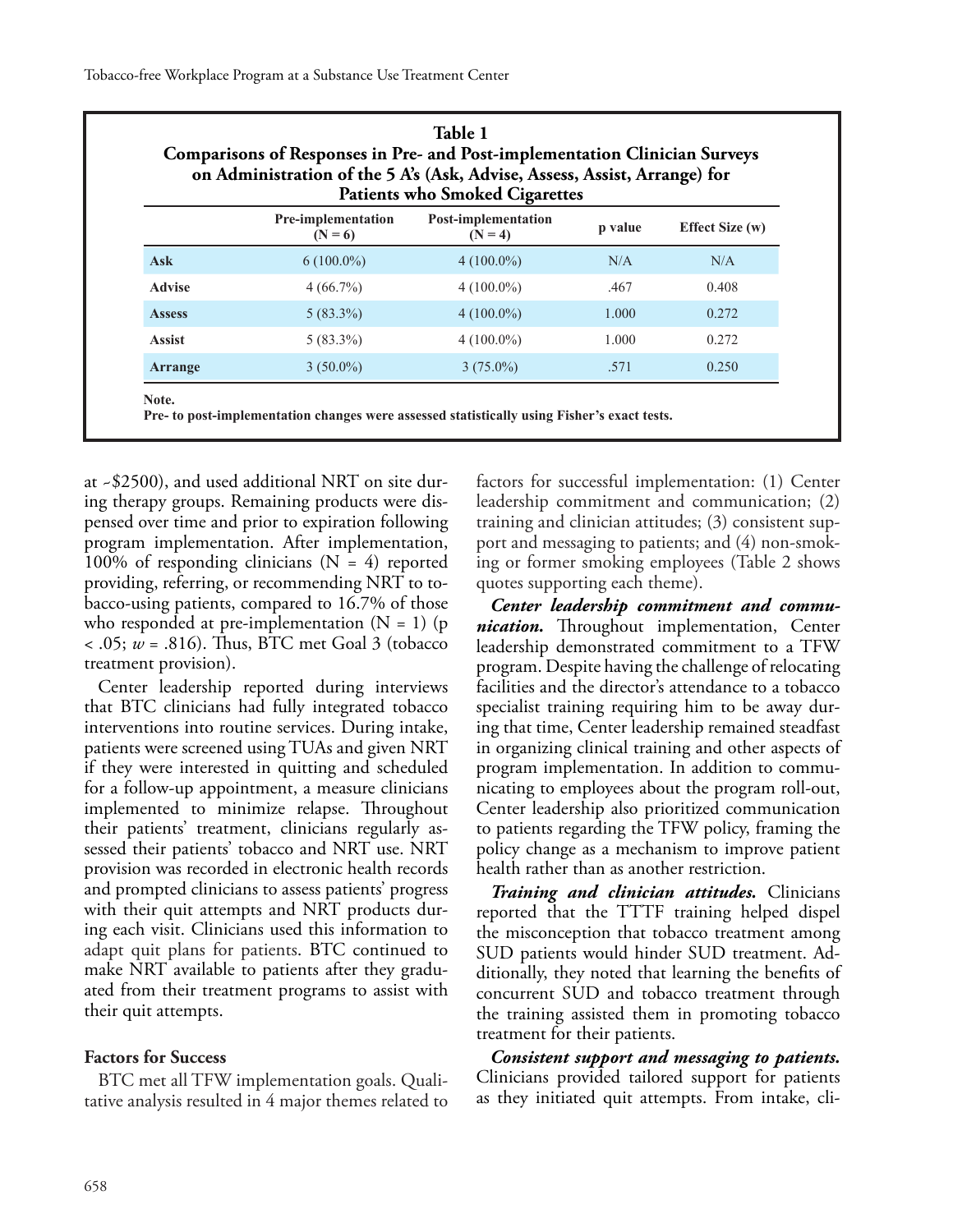| Table 2                                                          |
|------------------------------------------------------------------|
| Themes and Illustrative Quotes Related to Factors Supporting the |
| Successful Implementation of the TTTF Program                    |

| <b>Themes</b>                                                                     | Context                                                                                                                                                                                                | <b>Participant Quotes</b>                                                                                                                                                                                                                                                                                                                                                                                                                                                                                                                                                                                                                                                                                                                                                                                                                                                                                                                                                                                                                                                                                                                                                                                                                                                                                                                                                                                                                                                                                                                                                                                                                                                                                 |
|-----------------------------------------------------------------------------------|--------------------------------------------------------------------------------------------------------------------------------------------------------------------------------------------------------|-----------------------------------------------------------------------------------------------------------------------------------------------------------------------------------------------------------------------------------------------------------------------------------------------------------------------------------------------------------------------------------------------------------------------------------------------------------------------------------------------------------------------------------------------------------------------------------------------------------------------------------------------------------------------------------------------------------------------------------------------------------------------------------------------------------------------------------------------------------------------------------------------------------------------------------------------------------------------------------------------------------------------------------------------------------------------------------------------------------------------------------------------------------------------------------------------------------------------------------------------------------------------------------------------------------------------------------------------------------------------------------------------------------------------------------------------------------------------------------------------------------------------------------------------------------------------------------------------------------------------------------------------------------------------------------------------------------|
| <b>Center</b><br>Leadership<br><b>Commitment</b> and<br>Communication             | Center leadership com-<br>mitment to the policy<br>and communication to<br>employees and patients<br>regarding the tobacco-<br>free workplace promoted<br>buy-in and acceptance of<br>the program.     | $(1)$ I think if [we] were to give advice to another center, it would be to involve your<br>upper management also. I think when the clients hear it from not just their counsel-<br>ors but they hear it from everybody involved, all the way from the top to even their<br>counselors, I think that makes a big difference in your implementation, regardless of<br>what type of implementation (Center Director)<br>(2) We didn't want to make [the policy] seem like it was something punitiveI've<br>said this numerous times but you aren't just taking something away, you are offering<br>them an alternative. I think it was in the presentation. I think that our staff were able<br>to buy into that, and it's beneficial that we have such a small staff. They bought into<br>that, and I think that kind of trickled down. (Clinic Coordinator)<br>(3) If I had to guess [the reason for lack of resistance from clients], I think [the<br>clients] knew it was coming well in advance. Being prepared for it, it wasn't thrust<br>upon them I think [the Center director] and myself going into the groups allowed<br>them then the opportunity to ask questions about where can we $[smoke]$ (Clinic<br>Coordinator)                                                                                                                                                                                                                                                                                                                                                                                                                                                                        |
| <b>Training and</b><br>Clinician<br><b>Attitudes</b>                              | Training improved<br>acceptability of a<br>tobacco-free workplace<br>that integrates tobacco<br>intervention by address-<br>ing clinical misconcep-<br>tions.                                          | $(1)$ I personally had to get rid of some of my own myths about cigarettes and<br>substance use and how those go together and how asking someone to give up both<br>things at the same time would be kind of like asking way too much. Once [TTTF]<br>gave us the training and the research that it is actually better for people to quit both<br>at the same time, I became a convert and so then it was a whole lot easier for me to<br>sell it to the clients. (Clinician)<br>(2) There is a longstanding attitude in addiction treatment that you shouldn't ask<br>too much. That you are setting them up to fail or something. So, that training also<br>helped me kind of dispel some of that. (Clinician)                                                                                                                                                                                                                                                                                                                                                                                                                                                                                                                                                                                                                                                                                                                                                                                                                                                                                                                                                                                          |
| <b>Consistent</b><br><b>Support and</b><br><b>Messaging to</b><br><b>Patients</b> | Clinicians' consistent<br>support to their patients<br>throughout and after<br>their treatment programs<br>as well as clinicians'<br>consistent messaging<br>promoted quit attempts<br>among patients. | (1) <i>I informed</i> [the client] <i>that</i> [not being ready to quit smoking] <i>was fine</i> , <i>but we</i><br>did have the products here if at any point during his course of treatment he chooses<br>to participate, then he is always welcomeI think the fact that he knows it's avail-<br>able may make him consider it. (Clinic Coordinator)<br>(2) During group, tobacco cessation is one of the topics that is discussed, so it is<br>brought up then also. Our counselors also, during break when we do have those<br>smokers go outand this was part of the training that [the TTTF program manager]<br>did, is offer that as an alternative to going out to smoke. Like would you like a piece<br>of gum? That's another way in which they use it. (Clinic Coordinator)<br>$(3)$ [The counselors] know who our clients are that they are giving [NRT] to, and<br>they are handed directly from the counselor to their clients, so it's not like the only<br>time because we still provide for our former clients. Our clients know that they can<br>come in after if they are still because our program is not extremely long. After<br>3 months if they're still weening themselves off, they know they can come in and<br>request the product, and we are still providing that for them. (Clinic Coordinator)<br>(4) I think advice I would give is just to get the staff on board, to keep announcing<br>itBecause it can kind of become an afterthought, after the initial excitement of 'oh,<br>I'm gonna, you know, get this assistance.' What I tend to do is likeI can kind of<br>forget to talk about it in each group. But I think the constant reminder helps. (Clini-<br>cian) |
| Non-smoking<br>or Former<br>Smoking<br><b>Employees</b>                           | The absence of employ-<br>ees who smoked pro-<br>moted tobacco treatment<br>provision to patients.                                                                                                     | (1) We don't have counselors that are smokers, so buy-in for them was really easy. I<br>think if we had smokers, if it had even been 6 months before I think when we had a<br>different staff or a year before where we did have smokers on staff, I think that might<br>have been met differently because our counselors, I mean some of our staff, would<br>regularly congregate outside our last building to go smoke. I think that was a non-<br>issue for us because we didn't have a smoking staff. (Clinic Coordinator)                                                                                                                                                                                                                                                                                                                                                                                                                                                                                                                                                                                                                                                                                                                                                                                                                                                                                                                                                                                                                                                                                                                                                                            |

**Note.**

**Total number of focus group participants and interviewees involved in qualitative data collection = 18 (focus groups = 6 clinicians pre-implementation + 5 clinicians post-implementation; interview = 2 Center leaders; group interview = 5 clinicians).**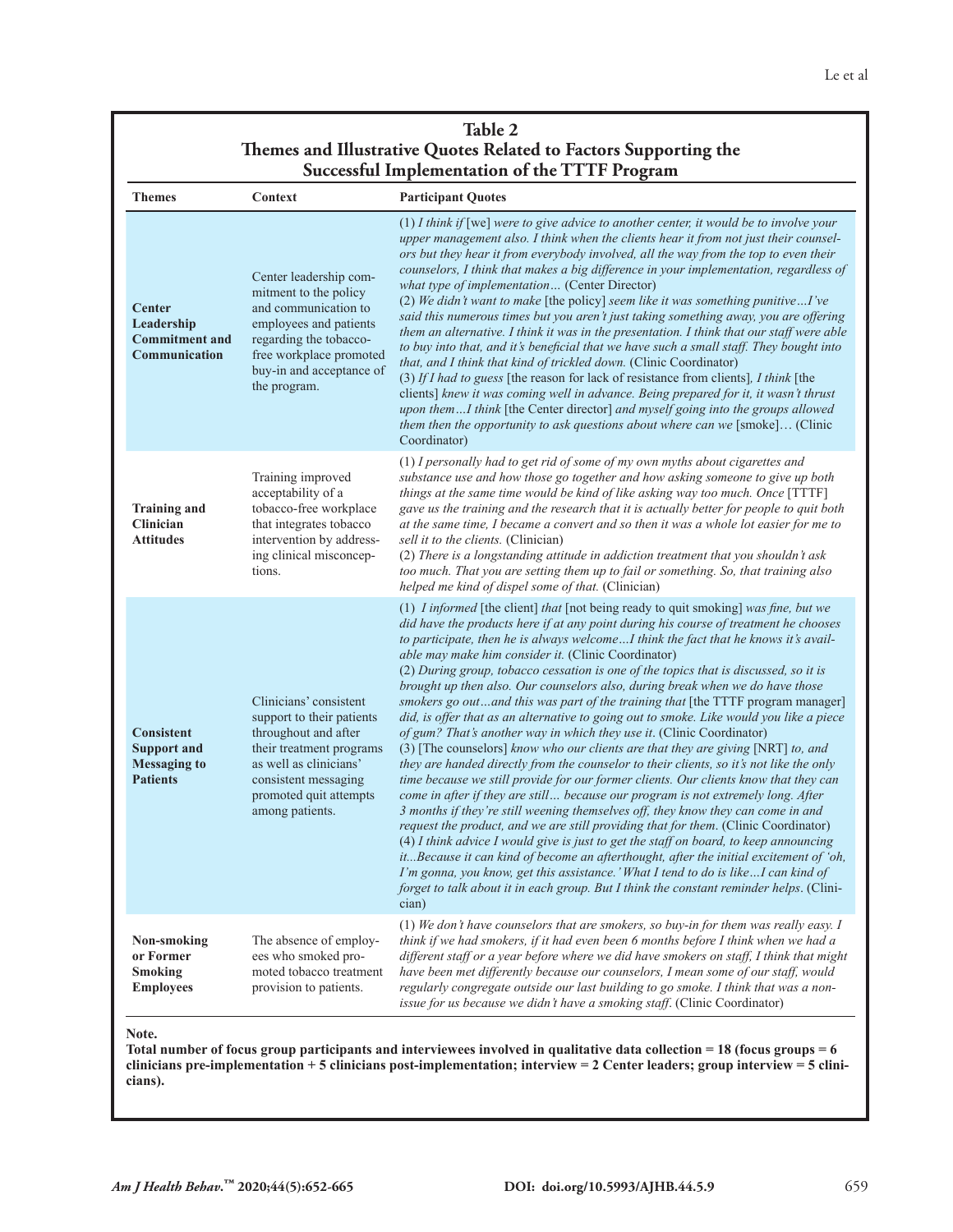| Table 3<br>Joint Display Table Presenting Comparison of Findings from<br><b>Qualitative and Quantitative Methods</b> |                                                                                                                                                                                                                                                                                                                                                                                                                                                                                                                                                                                                                                                                                                                                         |                                                                                                                                                                                                                                                                                                                                                                                                                                                                                                         |  |  |  |
|----------------------------------------------------------------------------------------------------------------------|-----------------------------------------------------------------------------------------------------------------------------------------------------------------------------------------------------------------------------------------------------------------------------------------------------------------------------------------------------------------------------------------------------------------------------------------------------------------------------------------------------------------------------------------------------------------------------------------------------------------------------------------------------------------------------------------------------------------------------------------|---------------------------------------------------------------------------------------------------------------------------------------------------------------------------------------------------------------------------------------------------------------------------------------------------------------------------------------------------------------------------------------------------------------------------------------------------------------------------------------------------------|--|--|--|
| <b>Qualitative Findings</b>                                                                                          |                                                                                                                                                                                                                                                                                                                                                                                                                                                                                                                                                                                                                                                                                                                                         | <b>Quantitative Results</b>                                                                                                                                                                                                                                                                                                                                                                                                                                                                             |  |  |  |
| <b>Theme</b>                                                                                                         | <b>Interview and Focus Groups</b>                                                                                                                                                                                                                                                                                                                                                                                                                                                                                                                                                                                                                                                                                                       | <b>Results from Pre- and Post-</b><br>implementation Survey Results<br>and Quarterly Reports on NRT Dis-<br>pensed and TUAs Administered                                                                                                                                                                                                                                                                                                                                                                |  |  |  |
| 1. Center Leadership<br><b>Commitment and</b><br>Communication                                                       | Center leaders' leadership and commitment to implement<br>and communicate TFW policy to patients and employees<br>promoted program buy-in and integration in center culture.<br>[The TFW program is] just a part of what we do, so there's<br>not that apprehension or any of that. We don't hear that from<br>our staff anymore. It's just who we are, and it's the same for<br>our clients. They know that these are just our rules now. It<br>has become a part of our culture. (Clinic Coordinator)                                                                                                                                                                                                                                 | Post-implementation results indicate<br>100% of employees reported compli-<br>ance with the TFW policy                                                                                                                                                                                                                                                                                                                                                                                                  |  |  |  |
| 2. Training and<br><b>Clinician Attitudes</b>                                                                        | Clinicians and Center leaders cited receipt of the TTTF<br>tobacco training as pivotal in changing their attitudes and<br>dispelling misconceptions regarding smoking among SUD<br>patients.<br>The fact that's always stuck out with me [from the TTTF<br>training] that resonates the most with the clients is that<br>people who stop smoking are 25% more likely to stay sober.<br>That fact is powerful because it fights the myth that you're<br>trying to get sober from like meth, or another drug that you<br>shouldn't quit smoking because that's how it's been, and<br>that's been the old thinking. And that's the way I learned it<br>too, you know. (Clinician)                                                          | Pre-implementation results:<br>83% of clinicians did not provide<br>smoking cessation treatments to<br>patients<br>Post-implementation results:<br>100% of clinicians agreed that treat-<br>ing tobacco use was as critical as<br>treating non-nicotine substance use<br>100% of clinicians felt confident in<br>administering TUAs                                                                                                                                                                     |  |  |  |
| 3. Consistent<br><b>Messaging and</b><br><b>Support to Patients</b>                                                  | Clinicians consistently provided patients with support to<br>quit during and after their treatment program, which pro-<br>moted patient quit attempts and resolve to quit.<br>I challenge my people when they go to group, "Instead of<br>smoking a cigarette for this one little break, why don't you<br>try the gum for just this 15 minutes?" Cutting out one ciga-<br>rette for a piece of gum that's doable. So, I try to start little<br>baby steps I know the people that I talk to that have cut<br>down feel very proud of themselves. And it feels like an ac-<br>complishment, and I think it's a self-esteem booster. I think<br>it makes the idea of being abstinent from their drug more<br><i>realistic.</i> (Clinician) | Pre and post comparison of provision<br>of 5 A's show an increase in 4 of the<br>5 A's as Ask was at 100% at both pre<br>and post (see Table 1)<br>At pre-implementation, 16.7% of<br>clinicians referred or recommended<br>NRT to patients; at post-implemen-<br>tation, 100% of clinicians provided<br>NRT to patients, resulting in a 63.6%<br>rate of NRT-assisted patient quit at-<br>tempts<br>Post-implementation results show 171<br>TUAs were administered during the<br>implementation period |  |  |  |
| 4. Non- or Former<br><b>Smoking Staff</b>                                                                            | Though some clinicians were former smokers, all clinicians<br>reported that they did not currently smoke tobacco, which<br>Center leadership felt was a facilitator in implementing the<br>program and assisting patients to quit.<br>At the time of implementation, we didn't have any staff that<br>were smoking I don't think [the staff] were reluctant,<br>again because we were a staff that was not smokers, so<br>that was not going to have a direct impact on them per say.<br>(Clinic Coordinator)                                                                                                                                                                                                                           | Pre and post-implementation results<br>show 100% of clinicians reported not<br>smoking                                                                                                                                                                                                                                                                                                                                                                                                                  |  |  |  |

nicians worked with patients interested in quitting to identify the most effective NRT product. If patients were hesitant about quitting, clinicians provided brief motivation and education and in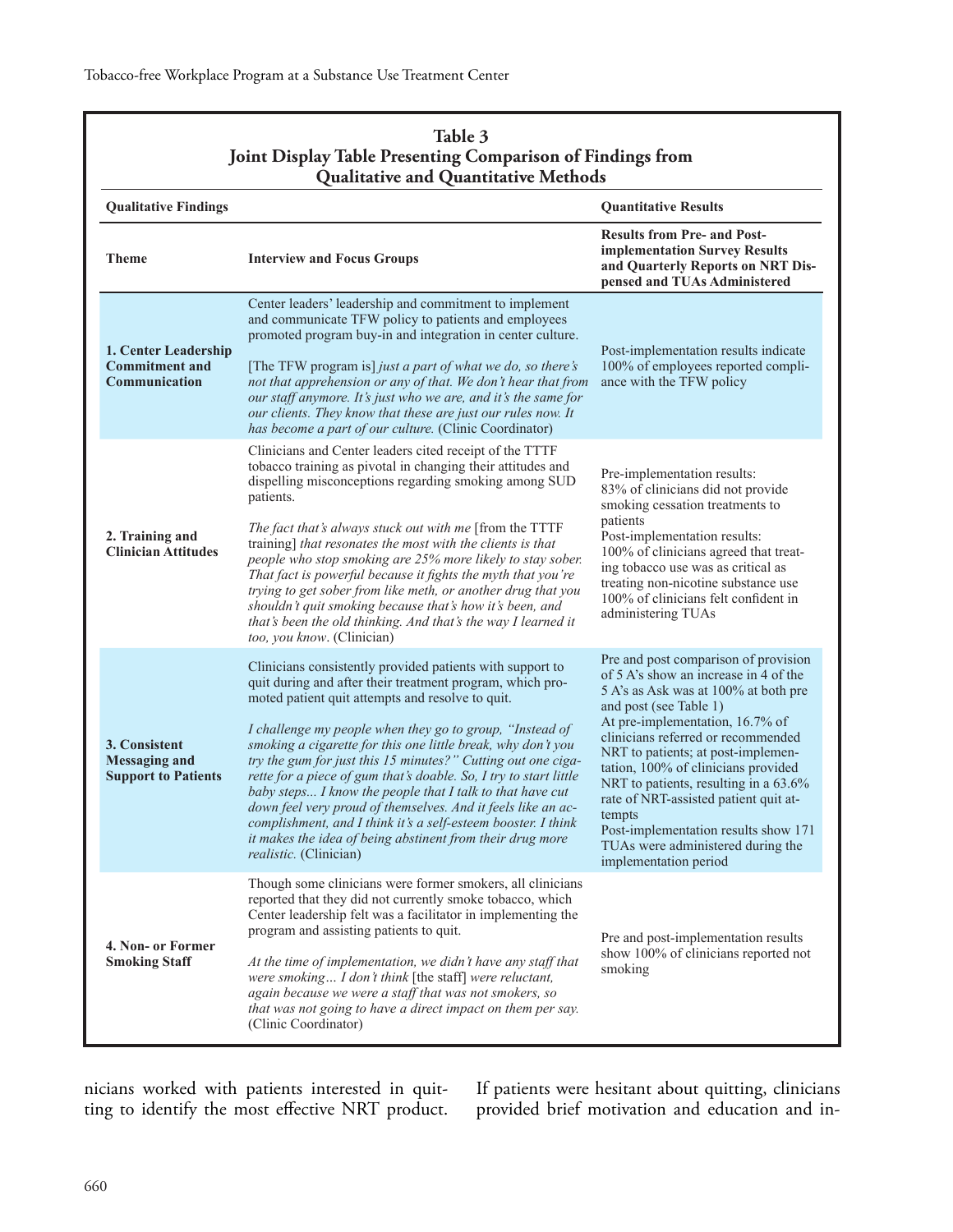formed them of available NRT. Throughout their patients' treatment, clinicians monitored their patients' progress weekly, which was facilitated by the clinicians' dedication to delivering tobacco treatment and partially by the Center's small size. This allowed clinicians to adapt treatment, provide additional NRT, and/or schedule additional counseling for the patient.

Moreover, during group counseling sessions attended by all patients in treatment, clinicians constantly addressed smoking cessation with patients and motivated quit attempts with creative practices. During breaks, clinicians had NRT available for patients to try instead of going off-campus to smoke even if patients did not show strong desire to quit smoking. This allowed patients to pursue "mini" quit attempts without experiencing withdrawals and cravings. Patients who took advantage of NRT during these breaks received information afterwards on proper NRT use. Prior to implementation, many patients smoked during breaks. Oftentimes, patients who did not smoke gathered with smokers to socialize during these breaks, which exposed them to secondhand smoke. Consequently, the reduction in patient smoking during breaks alleviated secondhand smoke exposure among patients.

*Non-smoker or former smoker status among employees***.** At BTC, of the employees who responded,  $100\%$  (N = 5) reported they did not currently smoke, although  $60\%$  (N = 3) reported being a former smoker. The clinic coordinator reported in an interview that the absence of employees who smoked helped facilitate TFW program implementation.

## **Integration of Qualitative and Quantitative Findings**

Qualitative and quantitative findings were connected and compared during the final stage of interpretation to draw conclusions from both data sets; qualitative findings supported quantitative descriptive results.

The qualitative data presented in Table 3 contextualize the quantitative outcomes and provide insight into the implementation environment and depth of clinicians' and Center leaders' commitment to program integration. For theme 1, both components provide data on full TTTF integration within BTC. For themes 2 and 3, the qualitative data provide a rich account of clinicians' changed attitudes as well as commitment and consistency in treating tobacco, respectively, and quantitative data provide evidence of changes in routine clinician practices. The quantitative data indicate changes in tobacco cessation services provision to BTC patients, which the qualitative data strengthen, explain, and expand. For theme 4, both components support non-smoking or former smoking staff as a program facilitator. Collectively, qualitative and quantitative findings indicate a change in culture regarding tobacco treatment within BTC and full program integration, which reinforces sustainability.

## **DISCUSSION**

Using multiple methods allowed assessment of different, although related, aspects of program implementation, allowing increased understanding of the process and content of program implementation. One strength of mixed methods research is that it can temper the weaknesses and bolster the strengths of each method, allowing for greater methodological rigor.<sup>39</sup> Given the limitations presented by this study's small sample, qualitative findings were particularly significant in increasing understanding of the implementation process and TFW program integration into Center culture. Connecting the interpretations drawn from the separate qualitative and quantitative strands indicate full, successful program integration and supports sustainment.

In this mixed methods case study, we present the implementation process and discuss the factors contributing to the successful implementation of a TFW program at BTC, an outpatient SUTC. Through TTTF's tailored assistance, BTC clinicians' attitudes, knowledge, and practices regarding tobacco treatment changed, which facilitated the integration of tobacco treatment into routine substance use treatment and promoted patient quit attempts at the Center. Additionally, BTC's director delivered a presentation on the Center's successful TFW program implementation as part of BTC's community education efforts at a meeting for substance abuse professionals.

Through interviews and focus groups with Center leadership and clinicians, we identified 4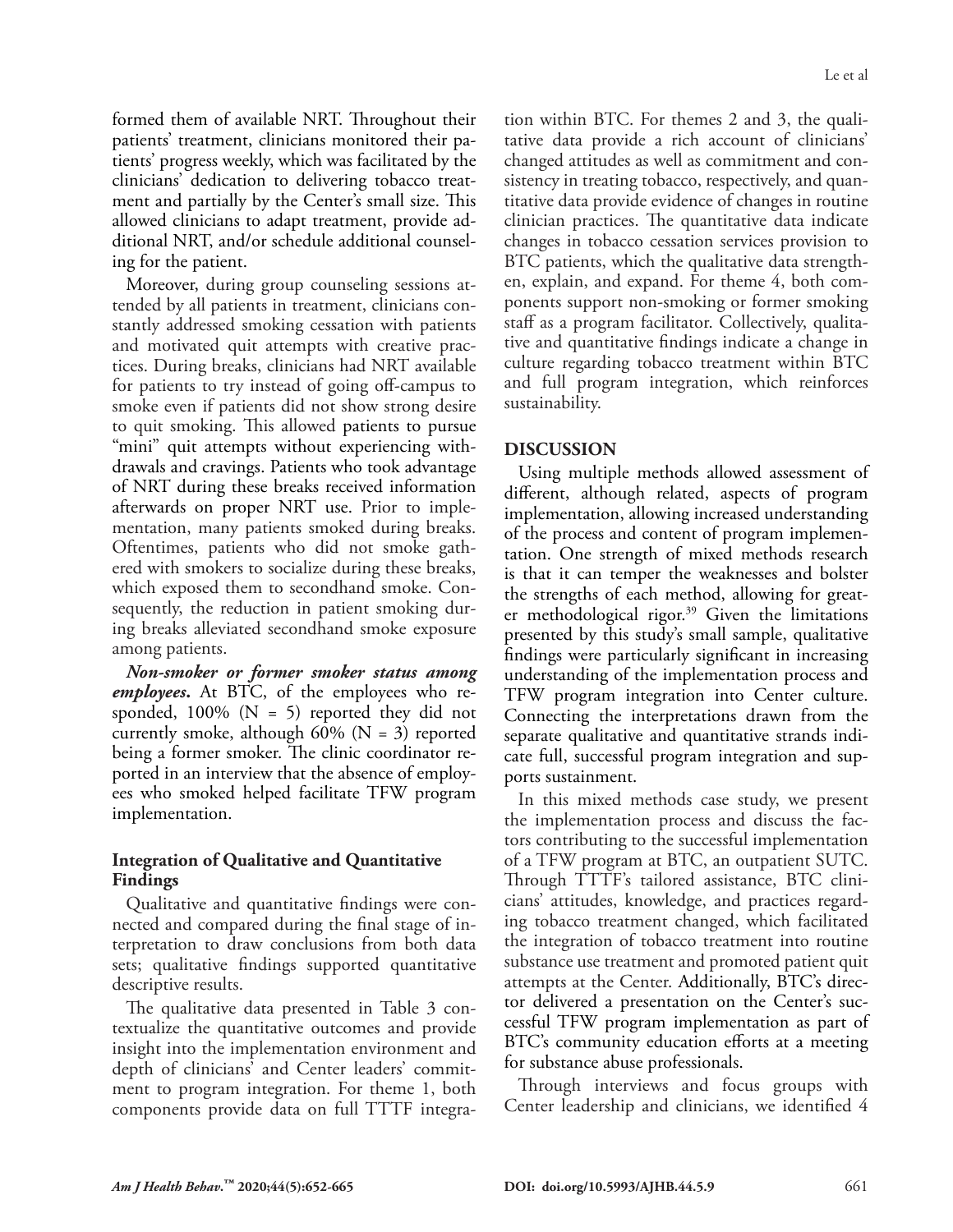major themes in the factors for implementation success using thematic analysis: (1) Center leadership commitment and communication; (2) training and clinician attitudes; (3) consistent support and messaging to patients; and (4) non-smoker or former smoker status among employees. Despite encountering challenges, such as having to relocate their facilities during implementation, Center leadership not only remained committed to TFW program implementation, but also viewed the relocation as an opportunity to start anew. Additionally, Center leadership practiced transparency and thorough communication throughout implementation, which likely promoted employee and patient receptivity to the TFW program. Other studies have cited the importance of leadership support, communication, and employee buy-in for successful program implementation.33,40-43 In addition, training provision for BTC clinicians addressed clinical misconceptions and attitudes about tobacco treatment among clinicians, facilitating acceptability of the TFW program. Center clinicians and leaders reported that training promoted acceptability by addressing clinical misconceptions, promoting positive attitudes toward tobacco treatment, increasing knowledge, and equipping clinicians with the necessary skills to address tobacco use.14,44-46 BTC clinicians also integrated tobacco treatment into patients' SUD treatment, tailored tobacco treatment plans based on patients' needs, and continually assessed patient interest in quitting among those who were ambivalent. By tailoring treatment (eg, identifying appropriate NRT product, providing additional counseling as needed) for patients, clinicians increased the likelihood of continued abstinence from tobacco use and of positive tobacco treatment outcomes.<sup>47</sup> Among patients who were not yet ready to quit, clinicians continued assessing patient interest in quitting, provided education, and informed them of the available NRT at the Center. These practices have been shown to facilitate patient quit attempts.26,48 Lastly, BTC's homogenous population of employees who were non-smokers or former smokers likely promoted treatment provision. A common barrier to provision of evidence-based tobacco treatment is tobacco dependence among SUTC employees themselves as smoking employees are less likely to encourage quit attempts, view smoking as a treatment issue, and discuss tobacco

dependence with patients.<sup>14,45,46</sup> Thus, the absence of currently smoking employees at BTC supported tobacco treatment to patients.

Throughout implementation, BTC faced challenges. During implementation, BTC was relocating to a new facility. The Center director also was traveling between Victoria and Houston for the tobacco treatment specialist training during this time. Additionally, though the TFW policy began in April 2018, NRT was unavailable until June 2018 due to contractual complications in ordering NRT. The TTTF program recommends making NRT available at least 2-4 weeks prior to the organization's tobacco-free date. Prior to having NRT available at the Center, BTC clinicians referred their patients to the quitline. However, although the use of quitlines is effective as a tobacco dependence intervention, quitline referrals are often not pursued, and NRT costs deter patients from accessing NRT independently.26,46,49,50 The clinic coordinator also noted that the impersonal quality of the quitline (eg, patients cannot "see" their clinician) may make it difficult for patients to stay engaged. Consequently, this delay hindered an important tobacco treatment option.

Through our work, BTC was well-positioned to sustain the TFW program but faced challenges in doing so after the active implementation period. TTTF provided a carbon monoxide monitor to the Center as a tool for clinicians to promote additional quit attempts among patients and, through sponsorship of the Center director's attendance to a tobacco treatment specialist training, embedded specialized knowledge within the Center. Additionally, BTC integrated screening, treatment, and annual tobacco training practices that support continuation of the TFW program. However, the Center faced challenges in continuing NRT provision without additional funding. After implementation, TTTF continued engagement with BTC for 10 months and provided additional NRT (valued at approximately \$6400). During this period, BTC administered an additional 265 TUAs and provided 83 patients with NRT. TTTF has worked with BTC to identify and apply for external funding that would support continued NRT distribution. Records of NRT use and cost provided to BTC serve as templates for future budgeting and grant applications. Additionally, BTC clinicians'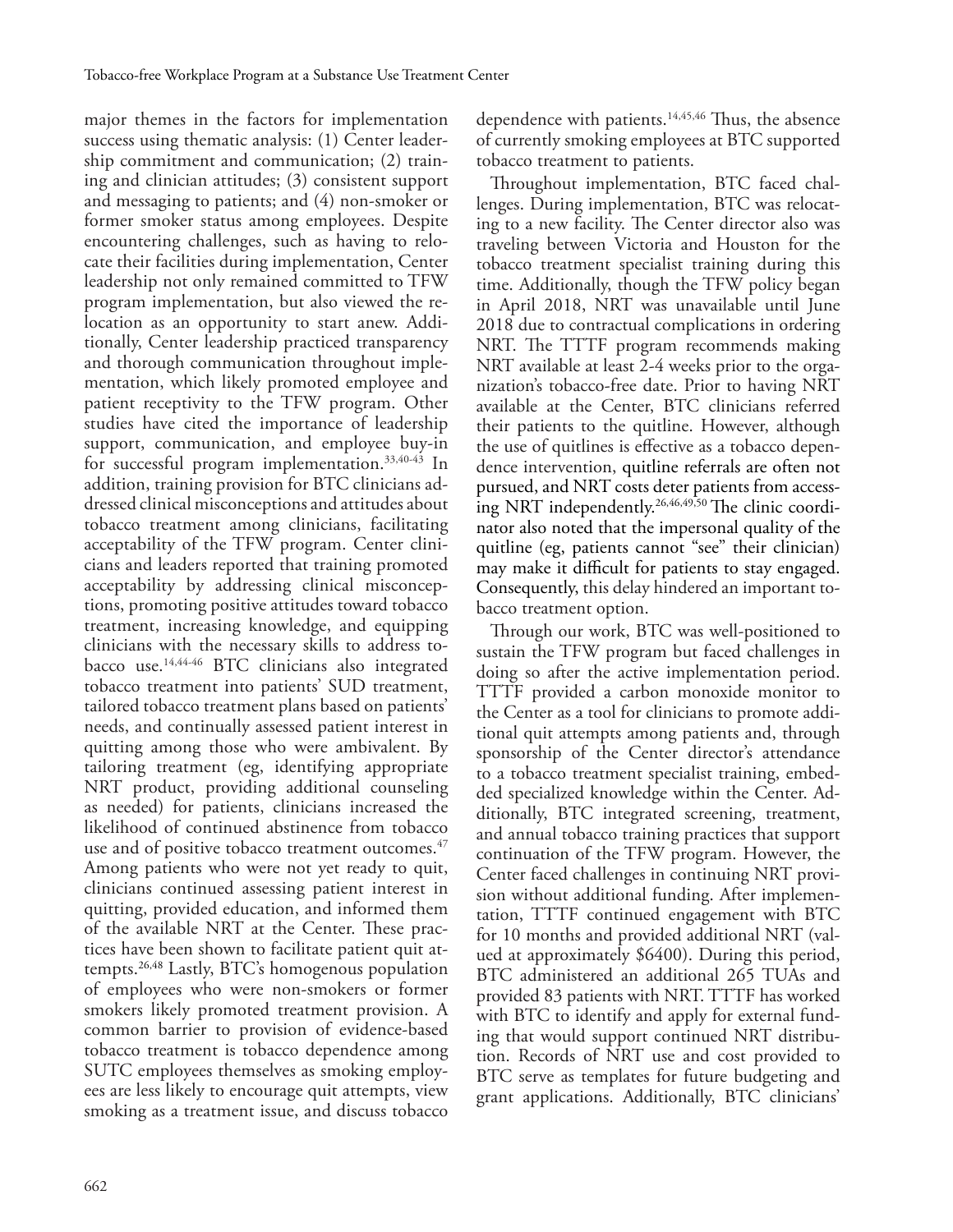inability to attend TTTF-sponsored MI training may be a barrier to maintaining and sustaining the TFW program. MI training has been shown to increase confidence, knowledge, and skills in using MI, intention to use MI, and integration into clinical practice.51,52 Although BTC clinicians may have had previous MI training, additional training and coaching have been demonstrated to maintain MI skill proficiency and would have been beneficial.<sup>52,53</sup>

## **Limitations**

BTC successfully implemented a TFW program. However, the generalizability of these results is limited to outpatient settings, small SUTCs, and centers with low employee smoking rates. Patients in outpatient clinics can access tobacco products once off-campus, which also may have helped to minimize patient resistance. However, clinicians reported that patients often remained abstinent from tobacco use as part of their attempt to quit tobacco and substance use altogether. Additionally, BTC's small size may have reduced miscommunication between Center leadership and clinicians about the TFW program though many other SUTCs are similarly sized.54 Finally, BTC's null employee smoking rate may have facilitated tobacco treatment provision, which reiterates the importance of encouraging both employee and patient quit attempts.<sup>14,44</sup>

Due to the small sample size for pre- and postimplementation survey and training questionnaire results, changes in self-reported NRT provision and counseling as well as knowledge gain are limited in their generalizability to other settings. Additionally, although surveys were investigator-generated and funder-approved, they have not been tested for validity or reliability. As TTTF focuses on changing clinicians' behavior as a means of affecting patient smoking rates, more evaluation studies are needed that measure patient quit rates pre- and post-implementation. Due to contractual obligations with state agencies, researchers had limited access to patients and ability to conduct qualitative research with these important stakeholders.

Additionally, BTC faced challenges during and after implementation, which included: (1) the inability to send clinicians to TTTF-sponsored MI training, (2) relocation of their facilities, (3) the Center director's travel during implementation for tobacco treatment specialist training, (4) delay in

NRT due to contractual complications, and (5) difficulty with continuation of NRT funding.

#### **Recommendations**

Whereas information about patient quit attempts using Center-provided NRT were collected and presented, future tobacco-free workplace program implementation would benefit from collecting additional information, such as the number of patient quit attempts for non-NRT users, the rate of patient quit attempts pre- and post-implementation, rates of continued abstinence after graduating from the substance use treatment program for NRT and non-NRT users, and the type and quantity of NRT products dispensed for each tobacco-using patient. Future research evaluating comprehensive tobacco cessation programs in SUTCs also would benefit greatly from the inclusion of patient perspectives.

## **Human Subjects Approval Statement**

The article describes a study with human participants that was approved by the IRB at the University of Houston (STUDY00000472). All procedures performed in studies involving human participants were in accordance with the ethical standards of the institutional research committee and with the 1964 Helsinki declaration and its later amendments or comparable ethical standards. We obtained informed consent from all individual participants included in the study.

## **Conflict of Interest Disclosure Statement**

All authors of this article declare they have no conflicts of interest.

## **Acknowledgements**

Authors thank the employees and patients of the Billy T. Cattan Recovery Outreach Center for their committed efforts to promote the health of Texans through a tobacco-free treatment environment. We also thank the many individuals who helped engender the success of the TTTF program, including our funder, the Cancer Prevention & Research Institute of Texas (PP170070; 2017-2021; PI: Reitzel), and individuals from the University of Houston's HEALTH Research Institute including Ms. Mirna Centeno, Mr. Imarogbe Stokes, Mr. Vijay Nitturi, Mr. Matthew Taing, and Ms. Tayma Machkhas.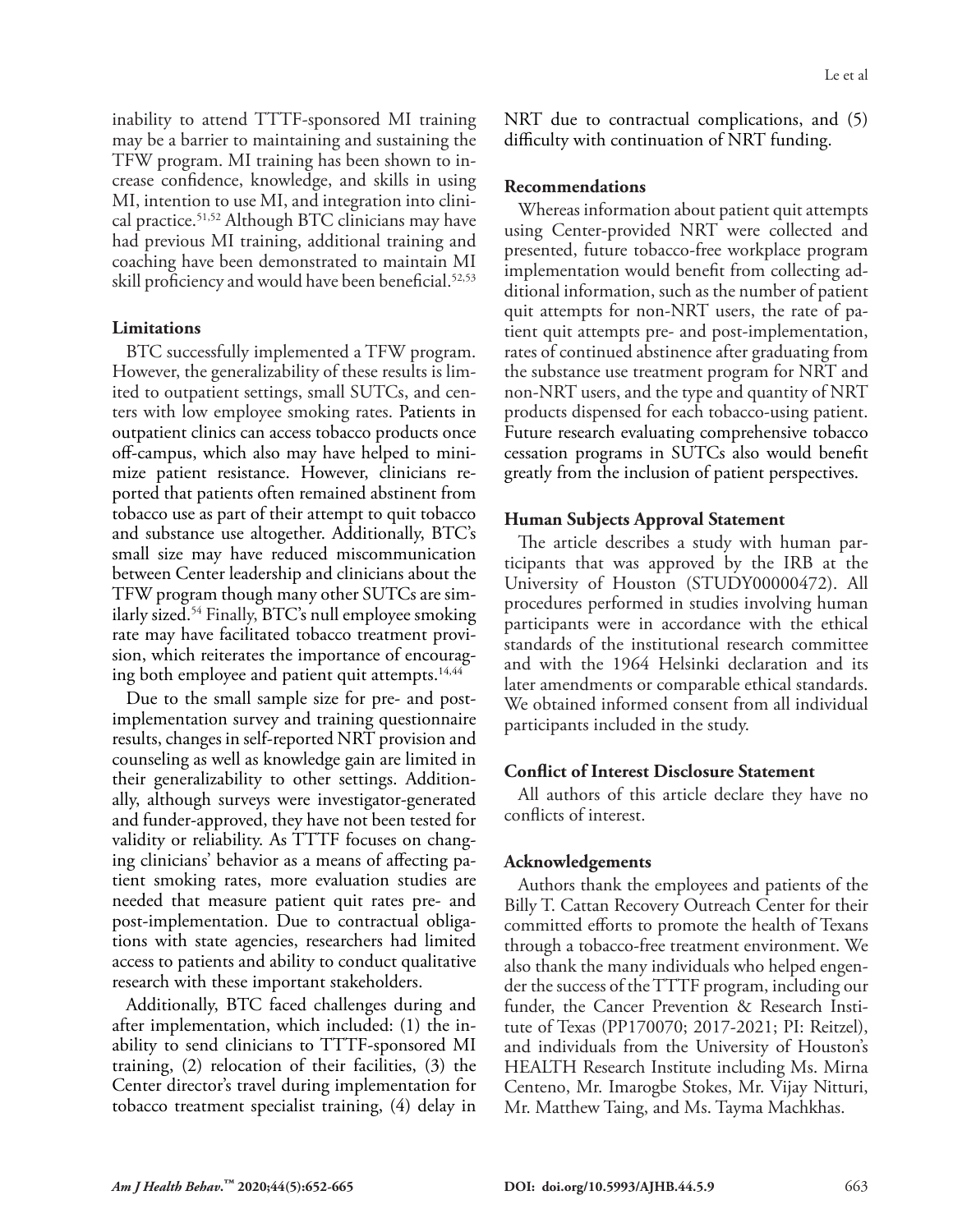Tobacco-free Workplace Program at a Substance Use Treatment Center

An abstract on which this manuscript is based was accepted for presentation at the annual conference of the American Academy of Health Behavior conference that was subsequently canceled due to Covid-19; however, the abstract will be published in the "2020 Annual Scientific Meeting" edition of *Health Behavior Research* with other accepted presentation abstracts.

## **References**

- 1.IARC Working Group on the Evaluation of Carcinogenic Risks to Humans. Personal habits and indoor combustions. Volume 100 E. A review of human carcinogens. *IARC Monogr Eval Carcinog Risks Hum.* 2012;100(Pt E):1-538.
- 2.US Centers for Disease Control and Prevention. Current cigarette smoking among adults in the United States. https://www.cdc.gov/tobacco/data\_statistics/fact\_sheets/ adult\_data/cig\_smoking/index.htm. Published November 18, 2019. Accessed February 15, 2020.
- 3.Guydish J, Passalacqua E, Tajima B, et al. Smoking prevalence in addiction treatment: a review. *Nicotine Tob Res*. 2011;13(6):401-411. doi: 10.1093/ntr/ntr048
- 4.Gatley JM, Callaghan RC. Chapter 10 Tobacco-related mortality among individuals with alcohol or drug use disorders. In Preedy VR, ed. *Neuropathology of Drug Addictions and Substance Misuse*. Cambridge, MA: Academic Press; 2016:104-114. doi: 10.1016/B978-0-12-800213- 1.00010-9
- 5.Bandiera FC, Anteneh B, Le T, et al. Tobacco-related mortality among persons with mental health and substance abuse problems. *PLoS One*. 2015;10(3):e0120581. doi: 10.1371/journal.pone.0120581
- 6.Marynak K, VanFrank B, Tetlow S, et al. Tobacco cessation interventions and smoke-free policies in mental health and substance abuse treatment facilities – United States, 2016. *MMWR Morb Mortal Wkly Rep*. 2018;67(18):519- 523. doi: 10.15585/mmwr.mm6718a3
- 7.Laschober TC, Eby LT. Counselor and clinical supervisor perceptions of OASAS tobacco-free regulation implementation extensiveness, perceived accountability, and use of resources. *J Psychoactive Drugs*. 2013;45(5):416- 424. doi: 10.1080/02791072.2013.845329
- 8.Walsh RA, Bowman JA, Tzelepis F, Lecathelinais C. Smoking cessation interventions in Australian drug treatment agencies: a national survey of attitudes and practices. *Drug Alcohol Rev*. 2005;24(3):235-244. doi: 10.1080/09595230500170282
- 9.Lemon SC, Friedmann PD, Stein MD. The impact of smoking cessation on drug abuse treatment outcome. *Addict Behav*. 2003;28(7):1323-1331. doi: 10.1016/s0306- 4603(02)00259-9
- 10.Friend KB, Pagano ME. Smoking cessation and alcohol consumption in individuals in treatment for alcohol use disorders. *J Addict Dis*. 2005;24(2):61-75. doi: 10.1300/ J069v24n02\_06
- 11. Satre DD, Kohn CS, Weisner C. Cigarette smoking and long-term alcohol and drug treatment outcomes: a telephone follow-up at five years. *Am J Addict*. 2007;16(1):32-

37. doi: 10.1080/10550490601077825

- 12.Prochaska JJ, Delucchi K, Hall SM. A meta-analysis of smoking cessation interventions with individuals in substance abuse treatment or recovery. *J Consult Clin Psychol*. 2004;72(6):1144-1156. doi: 10.1037/0022- 006X.72.6.1144
- 13.Ziedonis DM, Guydish J, Williams J, et al. Barriers and solutions to addressing tobacco dependence in addiction treatment programs. *Alcohol Res Health*. 2006;29(3):228- 235.
- 14.Guydish J, Passalacqua E, Tajima B, Manser ST. Staff smoking and other barriers to nicotine dependence intervention in addiction treatment settings: a review. *J Psychoactive Drugs*. 2007;39(4):423-433. doi: 10.1080/02791072.2007.10399881
- 15.Cookson C, Strang J, Ratschen E, et al. Smoking and its treatment in addiction services: clients' and staff behaviour and attitudes. *BMC Health Serv Res*. 2014;14:304. doi: 10.1186/1472-6963-14-304
- 16. Samaha HL, Correa-Fernández V, Lam C, et al. Addressing tobacco use among consumers and staff at behavioral health treatment facilities through comprehensive workplace programming. *Health Promot Pract*. 2017;18(4):561-570. doi: 10.1177/1524839917696713
- 17.Correa-Fernández V, Wilson WT, Kyburz B, et al. Evaluation of the Taking Texas Tobacco Free Workplace Program within behavioral health centers. *Transl Behav Med*. 2019;9(2):319-327. doi: 10.1093/tbm/iby067
- 18.O'Cathain A, Murphy E, Nicholl J. Integration and publications as indicators of "yield" from mixed methods studies. *J Mix Methods Res*. 2007;1(2):147-163. doi: 10.1177/1558689806299094
- 19.Billy T. Cattan Recovery Outreach Center. http://www. btcro.org. Accessed February 15, 2020.
- 20.US Census Bureau. QuickFacts: Victoria city, Texas; United States. https://www.census.gov/quickfacts/fact/ table/victoriacitytexas,US/PST045218. Accessed December 28, 2019.
- 21.Data USA. Victoria, TX. https://datausa.io/profile/geo/ victoria-tx. Accessed December 28, 2019.
- 22.County Health Rankings & Roadmaps. Victoria (VIC). https://www.countyhealthrankings.org/app/texas/2019/ rankings/victoria/county/factors/overall/snapshot. Published 2020. Accessed December 28, 2019.
- 23.Texas Department of State Health Services. Mental health & substance use. https://www.dshs.texas.gov/transition/ mhsa.aspx. Published August 15, 2019. Accessed February 28, 2020.
- 24.Correa-Fernández V, Wilson WT, Shedrick DA, et al. Implementation of a tobacco-free workplace program at a local mental health authority. *Transl Behav Med*. 2017;7(2):204-211. doi: 10.1007/s13142-017-0476-2
- 25.Correa-Fernández V, Reitzel LR, O'Connor DP, et al. Leading policy and practice changes via the implementation of a tobacco free workplace program in behavioral health clinics. *Ann Behav Med*. 2019;53(Suppl 1):S450. doi: 10.1093/abm/kaz007
- 26.Fiore M, Jaén CR, Baker TB, et al. A clinical practice guideline for treating tobacco use and dependence: 2008 update: a U.S. Public Health Service report. *Am J Prev Med*. 2008;35(2):158-176. doi: 10.1016/j. amepre.2008.04.009